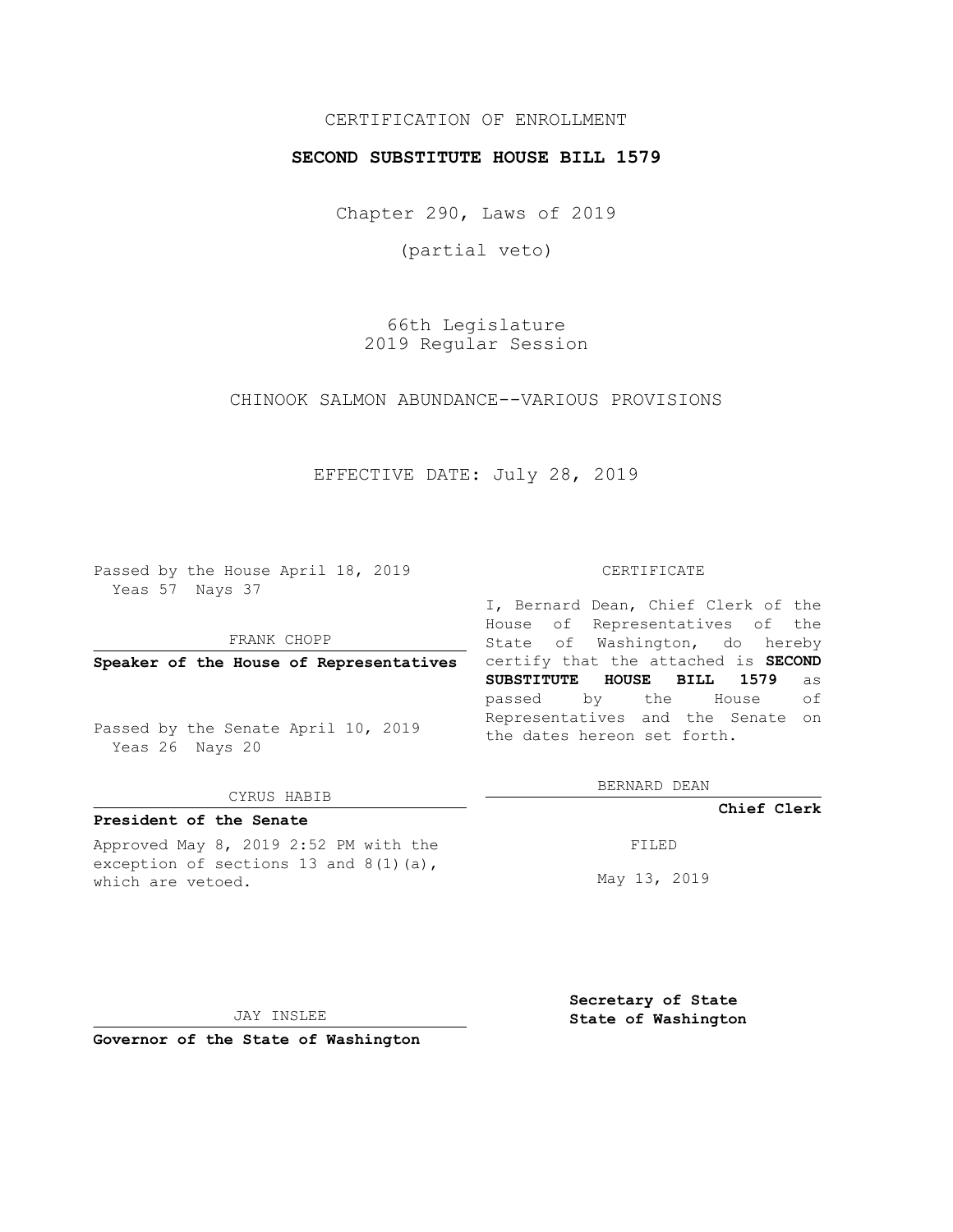### **SECOND SUBSTITUTE HOUSE BILL 1579**

AS AMENDED BY THE SENATE

Passed Legislature - 2019 Regular Session

# **State of Washington 66th Legislature 2019 Regular Session**

**By** House Appropriations (originally sponsored by Representatives Fitzgibbon, Peterson, Lekanoff, Doglio, Macri, Stonier, Tharinger, Stanford, Jinkins, Robinson, Pollet, Valdez, Cody, Kloba, Slatter, Frame, and Davis; by request of Office of the Governor)

 AN ACT Relating to implementing recommendations of the southern resident killer whale task force related to increasing chinook abundance; amending RCW 77.32.010 and 43.21B.110; adding a new section to chapter 77.08 RCW; adding new sections to chapter 77.55 RCW; adding a new section to chapter 43.23 RCW; creating a new section; repealing RCW 77.55.141 and 77.55.291; prescribing 7 penalties; and providing an expiration date.

8 BE IT ENACTED BY THE LEGISLATURE OF THE STATE OF WASHINGTON:

 NEW SECTION. **Sec. 1.** (1) The legislature finds that the population of southern resident killer whales has declined in recent years and currently stands at a thirty-year low of seventy-four 12 animals.

 (2) The governor convened the southern resident killer whale task force after the 2018 legislative session to study and identify actions that could be taken to help sustain and recover this important species. In the course of its work, the task force found 17 that chinook salmon compose the largest portion of the whales' diet, 18 and are therefore critical to the recovery of the species. Further, several runs of chinook salmon in Washington state are listed under the federal endangered species act, making chinook recovery all the 21 more urgent.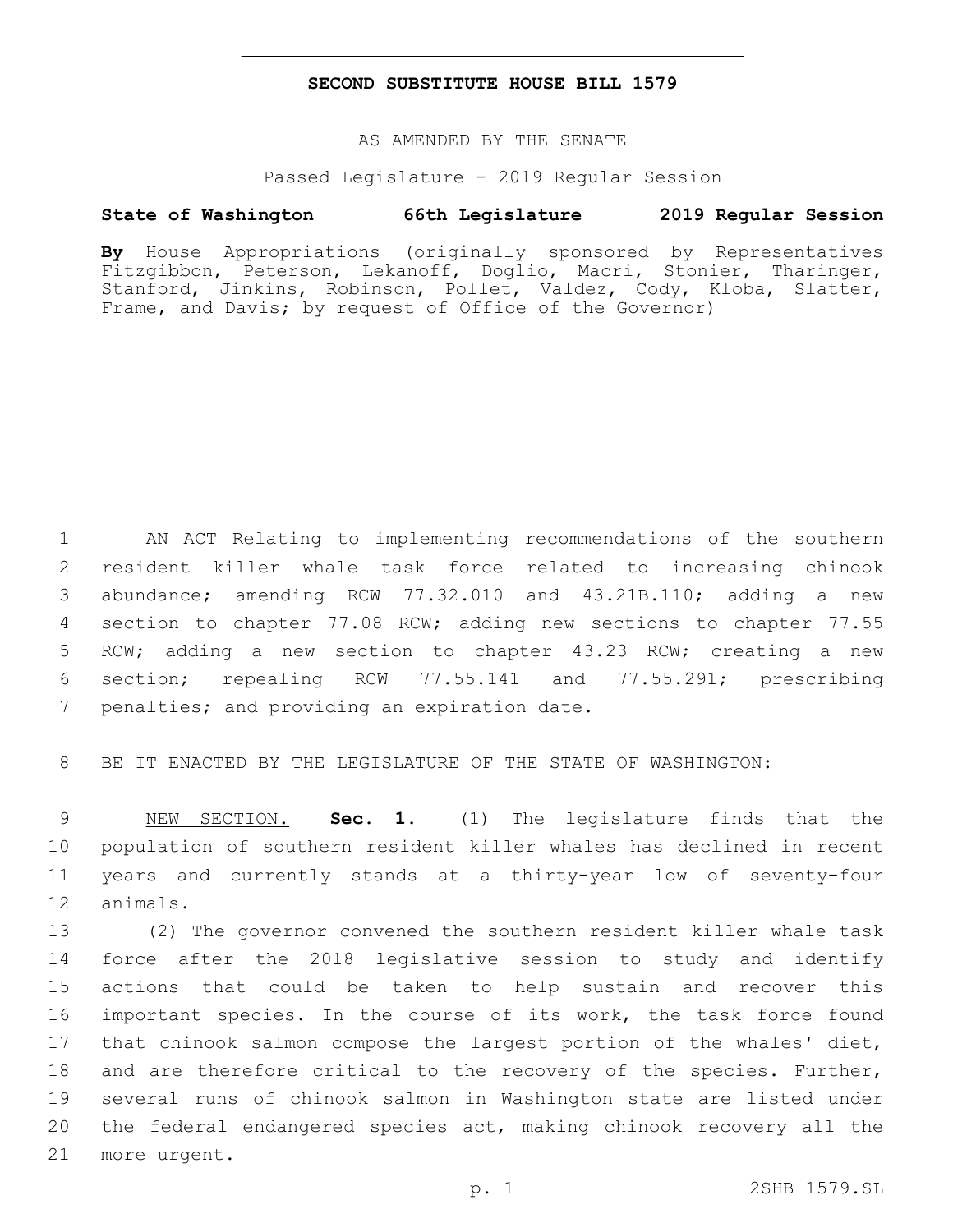(3) The task force identified four overarching southern resident killer whale recovery goals and adopted several recommendations for specific actions under each goal. Goal one identified by the task force is to increase chinook abundance, and actions under that goal relate to habitat protection, protection of chinook prey, such as forage fish, and reducing impacts of nonnative chinook predators.

 (4) To address the need identified by the task force to increase chinook abundance, the legislature intends to take initial, important steps consistent with recommendations made by the governor's southern 10 resident killer whale task force.

 NEW SECTION. **Sec. 2.** A new section is added to chapter 77.08 12 RCW to read as follows:

 The commission shall adopt rules to liberalize bag limits for bass, walleye, and channel catfish in all anadromous waters of the state in order to reduce the predation risk to salmon smolts.

 **Sec. 3.** RCW 77.32.010 and 2014 c 48 s 26 are each amended to 17 read as follows:

 (1) Except as otherwise provided in this chapter or department rule, a recreational license issued by the director is required to hunt, fish, or take wildlife or seaweed. A recreational fishing or 21 shellfish license is not required for carp, freshwater smelt, and crawfish, and a hunting license is not required for bullfrogs.

 (2) A pass or permit issued under RCW 79A.80.020, 79A.80.030, or 79A.80.040 is required to park or operate a motor vehicle on a recreation site or lands, as defined in RCW 79A.80.010.

 (3) The commission may, by rule, indicate that a fishing permit issued to a nontribal member by the Colville Tribes shall satisfy the license requirements in subsection (1) of this section on the waters of Lake Rufus Woods and on the north shore of Lake Rufus Woods, and that a Colville Tribes tribal member identification card shall satisfy the license requirements in subsection (1) of this section on 32 all waters of Lake Rufus Woods.

 NEW SECTION. **Sec. 4.** A new section is added to chapter 77.55 34 RCW to read as follows:

 (1) A person proposing construction or other work landward of the ordinary high water line that will use, divert, obstruct, or change the natural flow or bed of state waters shall submit a permit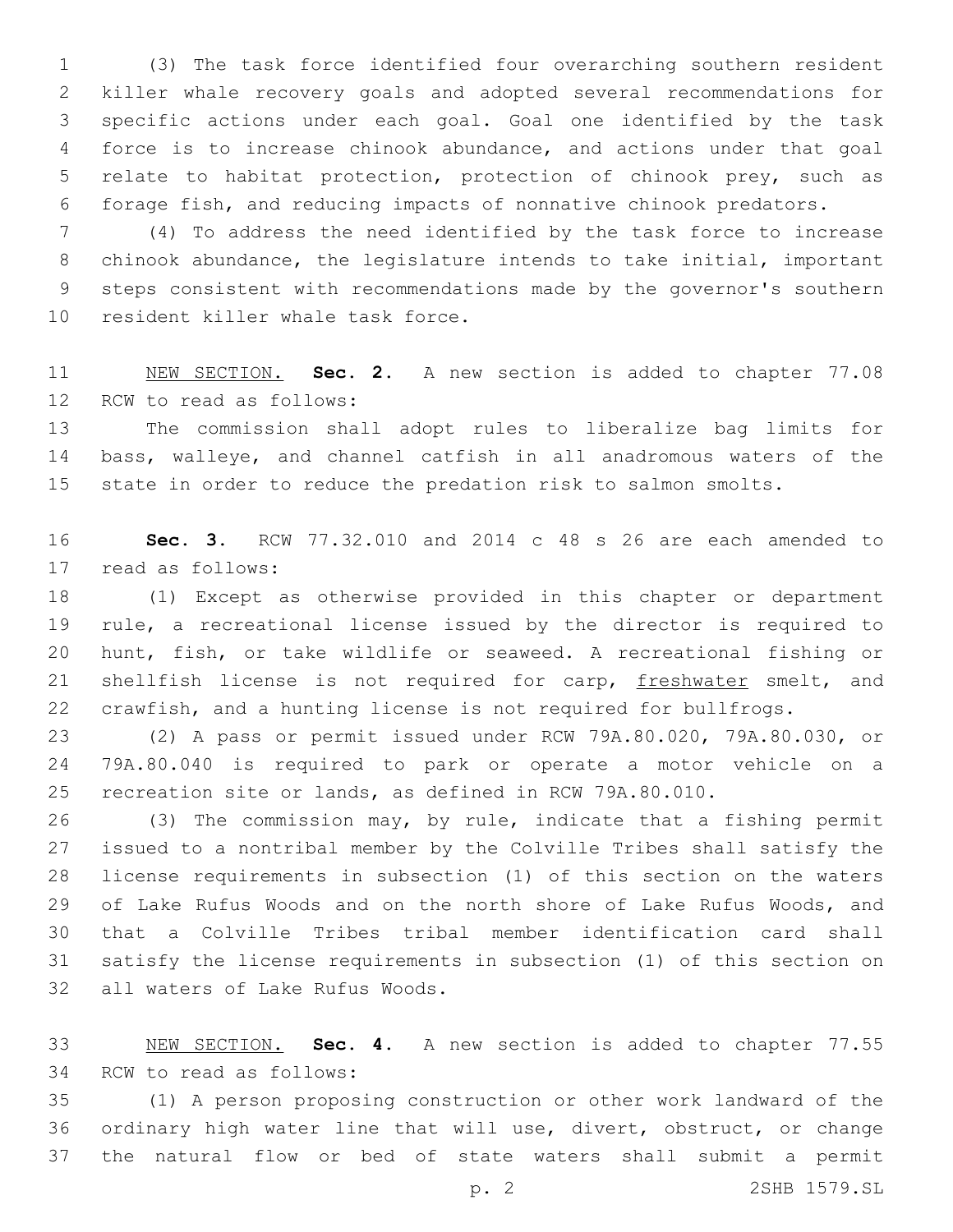application to the department. However, if a person is unsure about whether the work requires a permit, they may request a preapplication determination from the department. The department must evaluate the proposed work and determine if the work is a hydraulic project and, if so, whether a permit from the department is required to ensure 6 adequate protection of fish life.

 (2) The preapplication determination request must be submitted through the department's online permitting system and must contain:

9 (a) A description of the proposed project;

(b) A map showing the location of the project site; and

 (c) Preliminary plans and specifications of the proposed 12 construction or work, if available.

 (3) The department shall provide tribes and local governments a seven calendar day review and comment period. The department shall consider all applicable written comments received before issuing a 16 determination.

 (4) The department shall issue a written determination, including the rationale for the decision, within twenty-one calendar days of 19 receiving the request.

 (5) Determinations made according to the provisions of this section are not subject to the requirements of chapter 43.21C RCW.

 NEW SECTION. **Sec. 5.** A new section is added to chapter 77.55 23 RCW to read as follows:

 (1) When the department determines that a violation of this 25 chapter, or of any of the rules that implement this chapter, has occurred or is about to occur, it shall first attempt to achieve voluntary compliance. The department shall offer information and technical assistance to the project proponent, identifying one or more means to accomplish the project proponent's purposes within the framework of the law. The department shall provide a reasonable timeline to achieve voluntary compliance that takes into consideration factors specific to the violation, such as the complexity of the hydraulic project, the actual or potential harm to fish life or fish habitat, and the environmental conditions at the 35 time.

 (2) If a person violates this chapter, or any of the rules that 37 implement this chapter, or deviates from a permit, the department may issue a notice of correction in accordance with chapter 43.05 RCW, a notice of violation in accordance with chapter 43.05 RCW, a stop work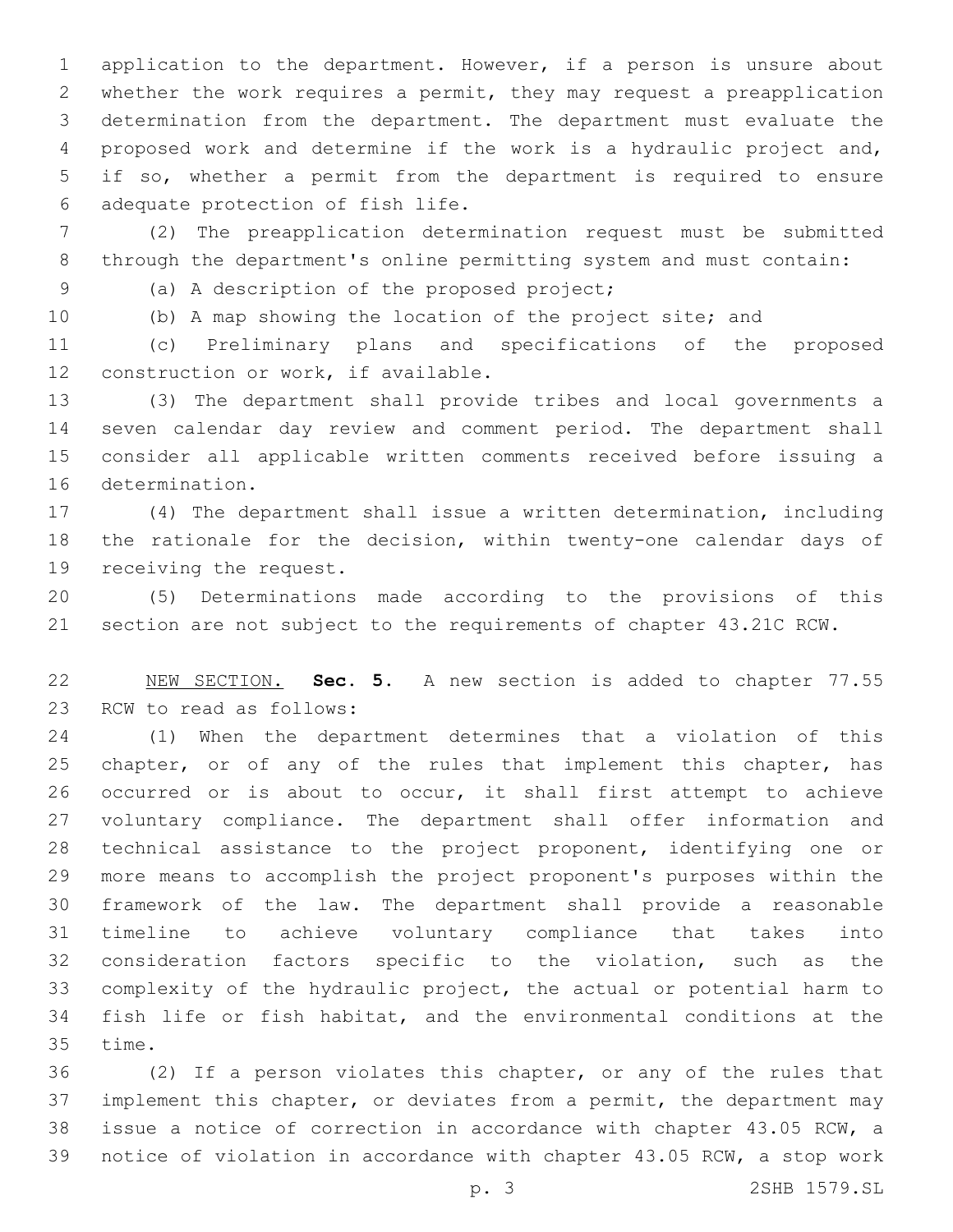order, a notice to comply, or a notice of civil penalty as authorized by law and subject to chapter 43.05 RCW and RCW 34.05.110.

 (3) For purposes of this section, the term "project proponent" means a person who has applied for a hydraulic project approval, a person identified as an authorized agent on an application for a hydraulic project approval, a person who has obtained a hydraulic project approval, or a person who undertakes a hydraulic project 8 without a hydraulic project approval.

 (4) This section does not apply to a project, or to that portion of a project, that has received a forest practices hydraulic project permit from the department of natural resources pursuant to chapter 12 76.09 RCW.

 NEW SECTION. **Sec. 6.** A new section is added to chapter 77.55 14 RCW to read as follows:

 (1) The department may serve upon a project proponent a stop work order, which is a final order of the department, if:

 (a) There is any severe violation of this chapter or of the rules implementing this chapter or there is a deviation from the hydraulic project approval that may cause significant harm to fish life; and

 (b) Immediate action is necessary to prevent continuation of or to avoid more than minor harm to fish life or fish habitat.

(2)(a) The stop work order must set forth:22

 (i) A description of the condition that is not in compliance and the text of the specific section or subsection of this chapter or the 25 rules that implement this chapter;

(ii) A statement of what is required to achieve compliance;

(iii) The date by which the department requires compliance;

 (iv) Notice of the means to contact any technical assistance 29 services provided by the department or others;

 (v) Notice of when, where, and to whom the request to extend the time to achieve compliance for good cause may be filed with the 32 department; and

33 (vi) The right to an appeal.

 (b) A stop work order may require that any project proponent stop all work connected with the violation until corrective action is taken. A stop work order may also require that any project proponent take corrective action to prevent, correct, or compensate for adverse 38 impacts to fish life and fish habitat.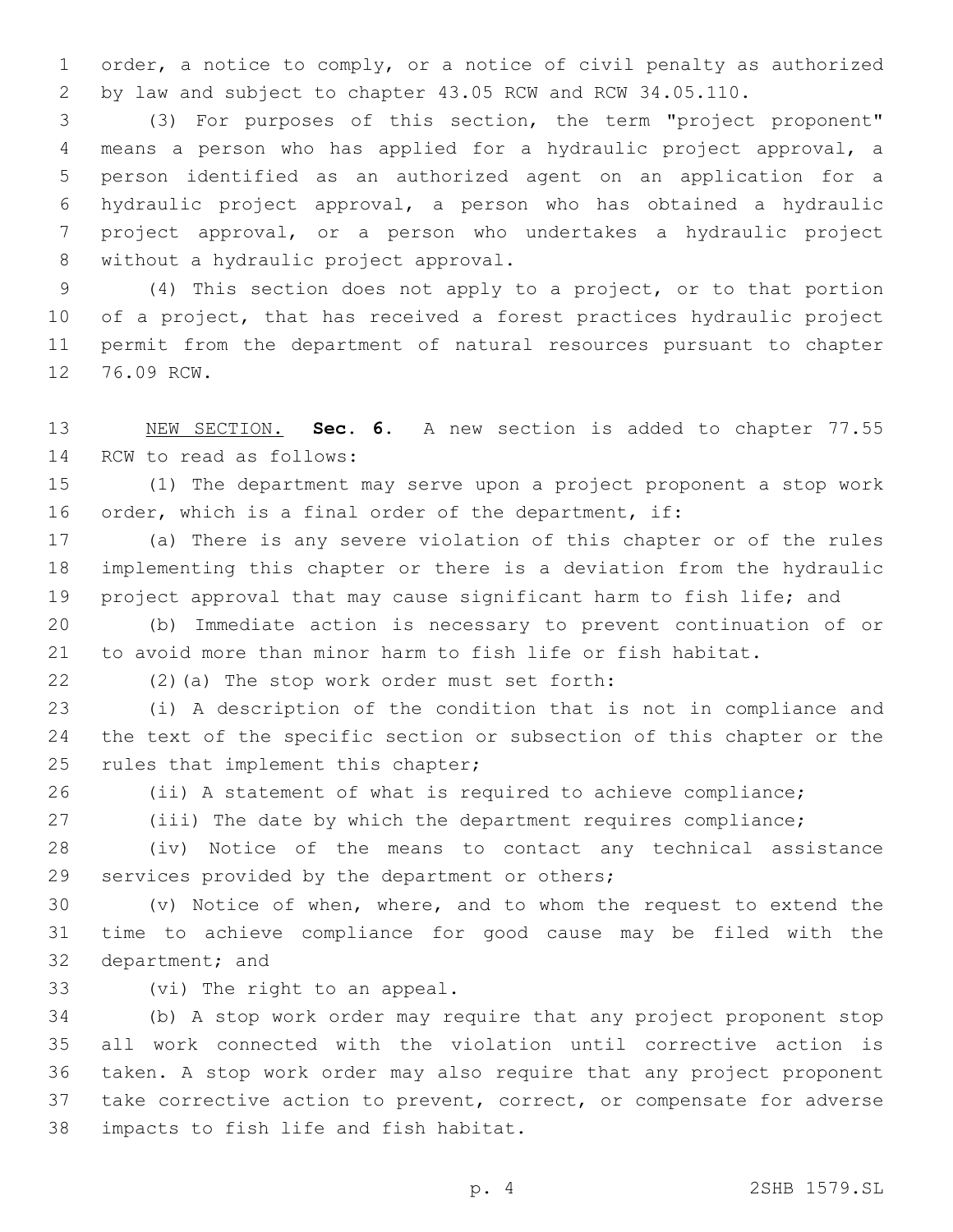(c) A stop work order must be authorized by senior or executive department personnel. The department shall initiate rule making to identify the appropriate level of senior and executive level staff approval for these actions based on the level of financial effect on the violator and the scope and scale of the impact to fish life and 6 habitat.

 (3) Within five business days of issuing the stop work order, the department shall mail a copy of the stop work order to the last known address of any project proponent, to the last known address of the owner of the land on which the hydraulic project is located, and to the local jurisdiction in which the hydraulic project is located. The department must take all measures reasonably calculated to ensure that the project proponent actually receives notice of the stop work 14 order.

 (4) Issuance of a stop work order may be informally appealed by a project proponent who was served with the stop work order or who received a copy of the stop work order from the department, or by the owner of the land on which the hydraulic project is located, to the department within thirty days from the date of receipt of the stop work order. Requests for informal appeal must be filed in the form and manner prescribed by the department by rule. A stop work order that has been informally appealed to the department is appealable to the board within thirty days from the date of receipt of the 24 department's decision on the informal appeal.

 (5) The project proponent who was served with the stop work order 26 or who received a copy of the stop work order from the department, or the owner of the land on which the hydraulic project is located, may commence an appeal to the board within thirty days from the date of receipt of the stop work order. If such an appeal is commenced, the proceeding is an adjudicative proceeding under the administrative procedure act, chapter 34.05 RCW. The recipient of the stop work order must comply with the order of the department immediately upon being served, but the board may stay, modify, or discontinue the order, upon motion, under such conditions as the board may impose.

 (6) This section does not apply to a project, or to that portion of a project, that has received a forest practices hydraulic project permit from the department of natural resources pursuant to chapter 38 76.09 RCW.

 (7) For the purposes of this section, "project proponent" has the same meaning as defined in section 5(3) of this act.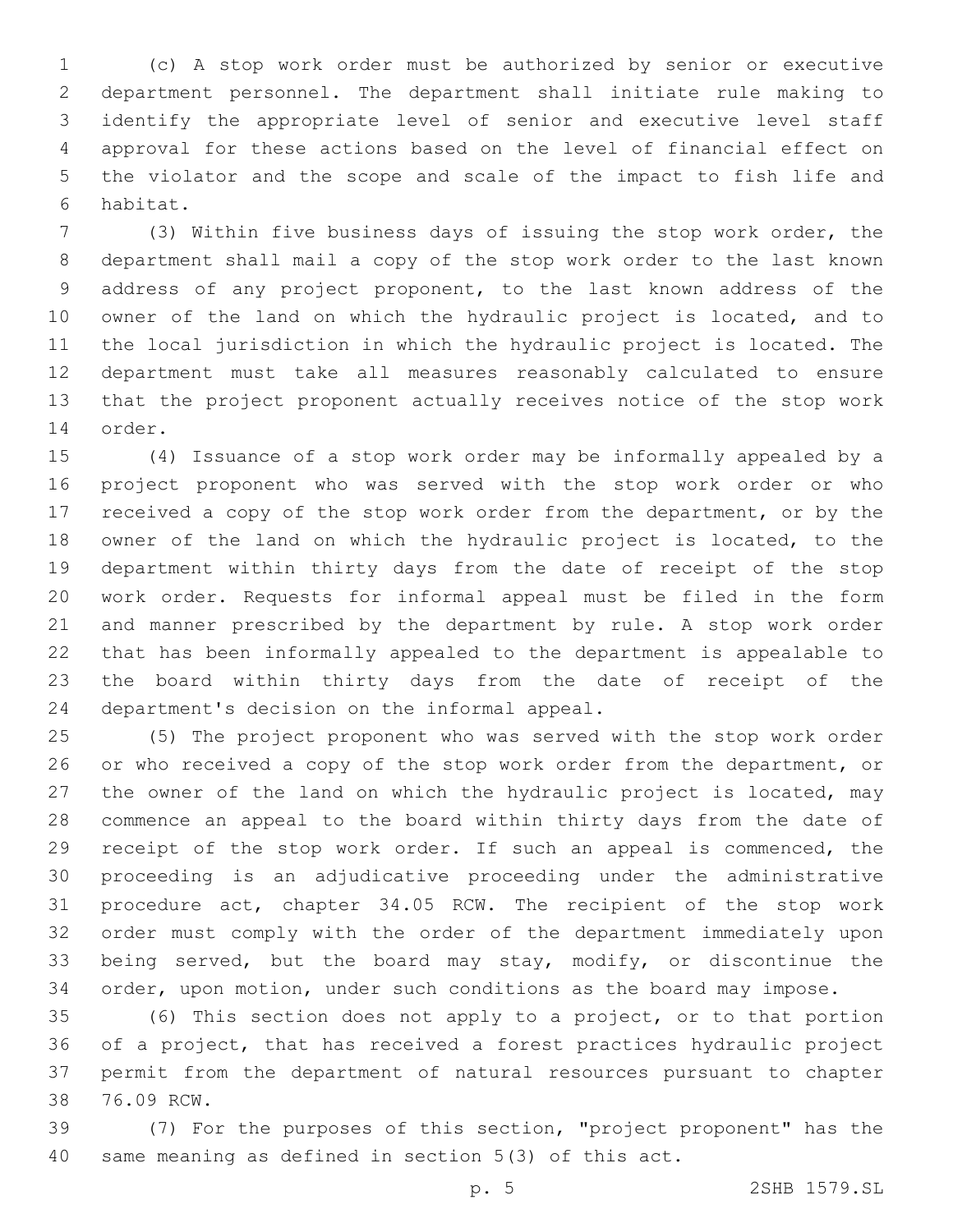NEW SECTION. **Sec. 7.** A new section is added to chapter 77.55 2 RCW to read as follows:

 (1)(a) If a violation of this chapter or of the rules implementing this chapter, a deviation from the hydraulic project approval, damage to fish life or fish habitat, or potential damage to fish life or fish habitat, has occurred and the department determines that a stop work order is unnecessary, the department may issue and serve upon a project proponent a notice to comply, which must clearly 9 set forth:

 (i) A description of the condition that is not in compliance and the text of the specific section or subsection of this chapter or the 12 rules that implement this chapter;

(ii) A statement of what is required to achieve compliance;

 (iii) The date by which the department requires compliance to be 15 achieved:

 (iv) Notice of the means to contact any technical assistance 17 services provided by the department or others;

 (v) Notice of when, where, and to whom a request to extend the time to achieve compliance for good cause may be filed with the 20 department; and

21 (vi) The right to an appeal.

 (b) The notice to comply may require that any project proponent take corrective action to prevent, correct, or compensate for adverse 24 impacts to fish life or fish habitat.

 (2) Within five business days of issuing the notice to comply, the department shall mail a copy of the notice to comply to the last known address of any project proponent, to the last known address of the owner of the land on which the hydraulic project is located, and to the local jurisdiction in which the hydraulic project is located. The department must take all measures reasonably calculated to ensure that the project proponent actually receives notice of the notice to comply.32

 (3) Issuance of a notice to comply may be informally appealed by a project proponent who was served with the notice to comply or who 35 received a copy of the notice to comply from the department, or by the owner of the land on which the hydraulic project is located, to the department within thirty days from the date of receipt of the notice to comply. Requests for informal appeal must be filed in the form and manner prescribed by the department by rule. A notice to comply that has been informally appealed to the department is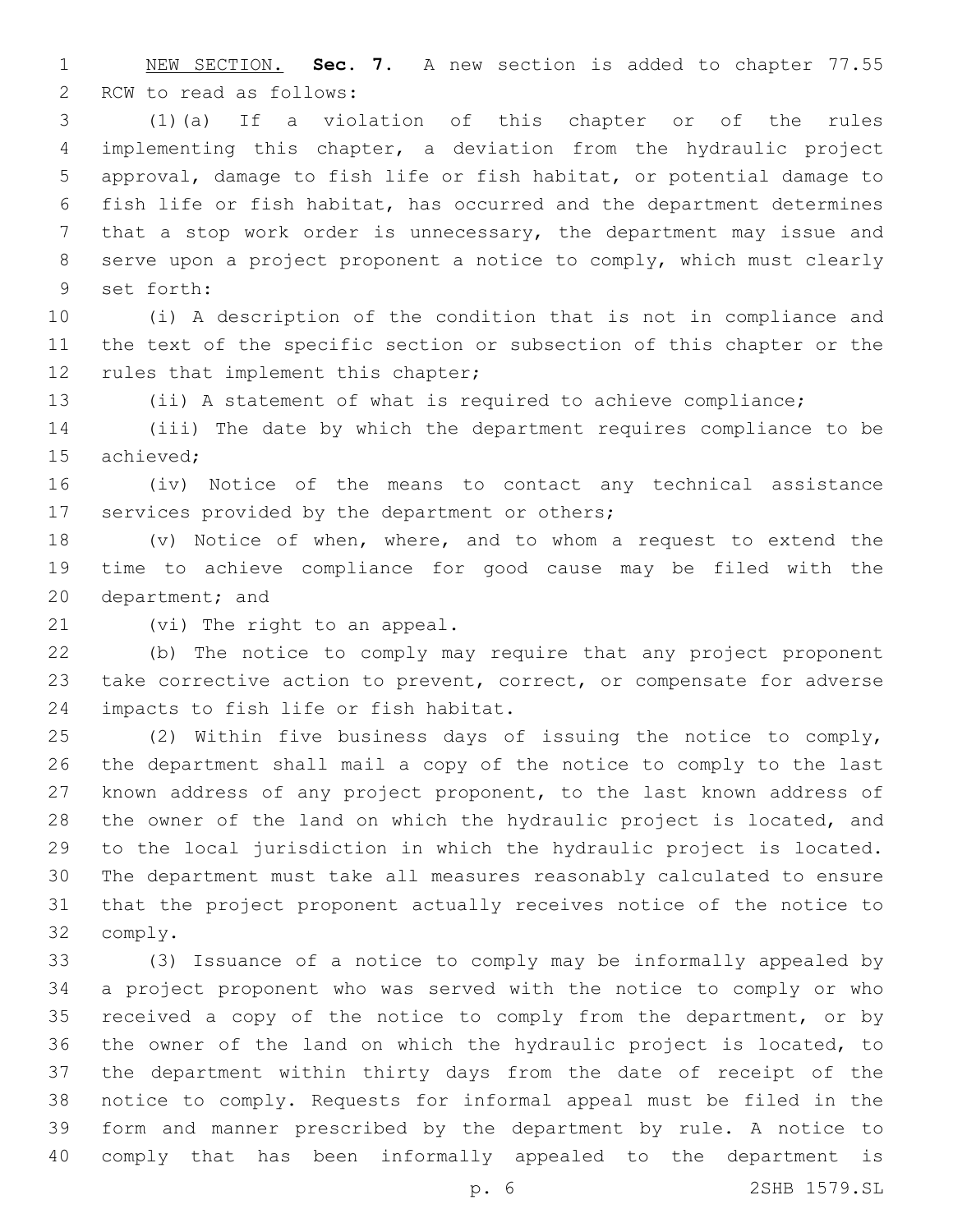appealable to the board within thirty days from the date of receipt of the department's decision on the informal appeal.

 (4) The project proponent who was served with the notice to comply, the project proponent who received a copy of the notice to comply from the department, or the owner of the land on which the hydraulic project is located may commence an appeal to the board within thirty days from the date of receipt of the notice to comply. If such an appeal is commenced, the proceeding is an adjudicative proceeding under the administrative procedure act, chapter 34.05 RCW. The recipient of the notice to comply must comply with the notice to 11 comply immediately upon being served, but the board may stay, modify, 12 or discontinue the notice to comply, upon motion, under such 13 conditions as the board may impose.

 (5) This section does not apply to a project, or to that portion 15 of a project, that has received a forest practices hydraulic project permit from the department of natural resources pursuant to chapter 17 76.09 RCW.

 (6) For the purposes of this section, "project proponent" has the same meaning as defined in section 5(3) of this act.

 \*NEW SECTION. **Sec. 8.** A new section is added to chapter 77.55 21 RCW to read as follows:

 *(1)(a) If section 13 of this act is enacted into law by June 30, 2019, the department may levy civil penalties of up to ten thousand dollars for every violation of this chapter or of the rules that implement this chapter. If section 13 of this act is not enacted into law by June 30, 2019, the department may levy civil penalties of up to one hundred dollars for every violation of this chapter or of the rules that implement this chapter. Each and every violation is a separate and distinct civil offense.*

 (b) Penalties must be authorized by senior or executive department personnel. The department shall initiate rule making to identify the appropriate level of senior and executive level staff approval for these actions based on the level of financial effect on the violator and the scope and scale of the impact to fish life and 35 habitat.

 (2) The penalty provided must be imposed by notice in writing by the department, provided either by certified mail or by personal service, to the person incurring the penalty and to the local jurisdiction in which the hydraulic project is located, describing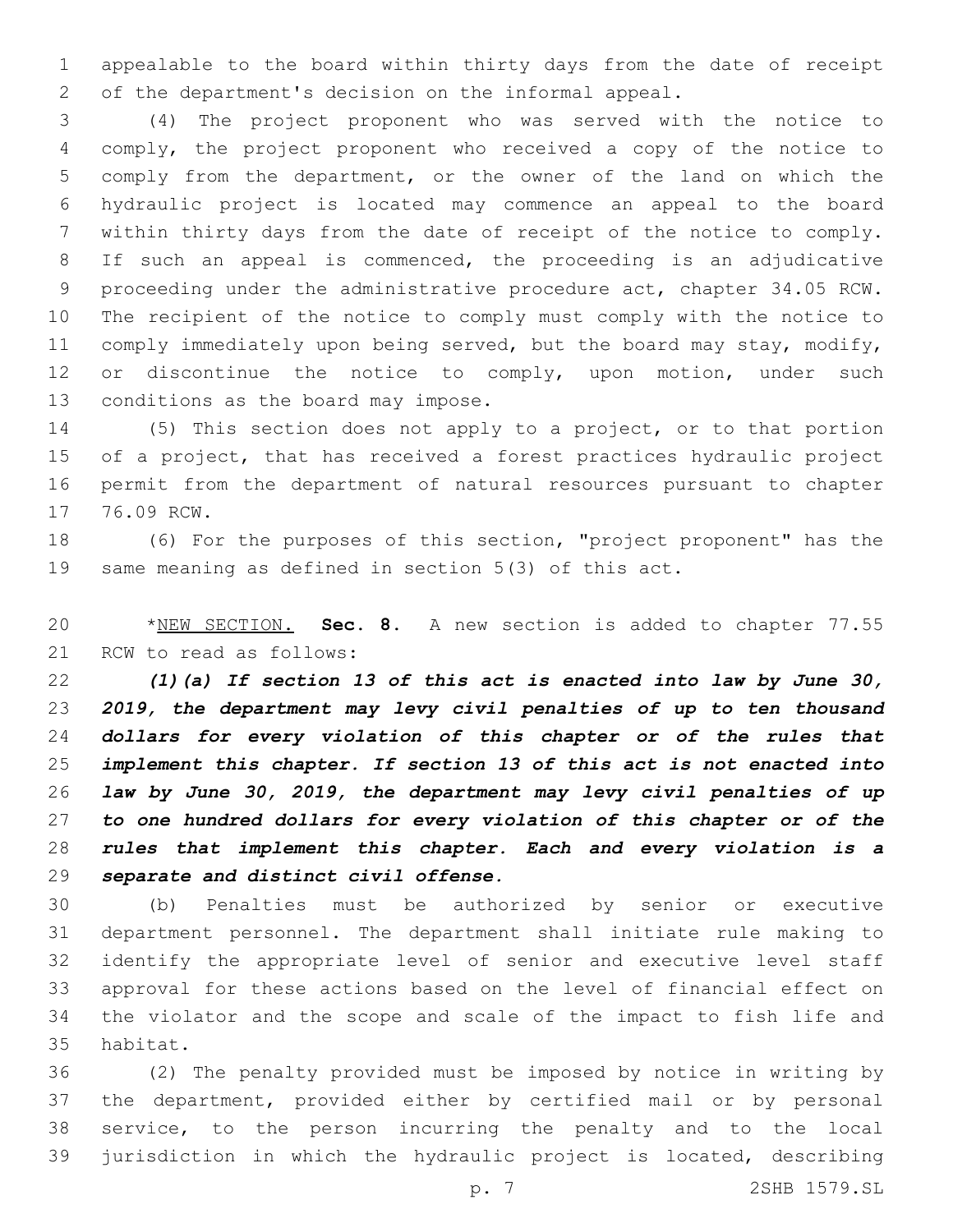the violation. The department must take all measures reasonably calculated to ensure that the project proponent actually receives notice of the notice of penalty. The civil penalty notice must set forth:4

5 (a) The basis for the penalty;

(b) The amount of the penalty; and6

 (c) The right of the person incurring the penalty to appeal the 8 civil penalty.

 (3)(a) Except as provided in (b) of this subsection, any person incurring any penalty under this chapter may appeal the penalty to the board pursuant to chapter 34.05 RCW. Appeals must be filed within thirty days from the date of receipt of the notice of civil penalty 13 in accordance with RCW 43.21B.230.

 (b) Issuance of a civil penalty may be informally appealed by the person incurring the penalty to the department within thirty days from the date of receipt of the notice of civil penalty. Requests for informal appeal must be filed in the form and manner prescribed by the department by rule. A civil penalty that has been informally appealed to the department is appealable to the board within thirty days from the date of receipt of the department's decision on the 21 informal appeal.

 (4) The penalty imposed becomes due and payable thirty days after receipt of a notice imposing the penalty unless an appeal is filed. Whenever an appeal of any penalty incurred under this chapter is 25 filed, the penalty becomes due and payable only upon completion of all review proceedings and the issuance of a final order confirming 27 the penalty in whole or in part. When the penalty becomes past due, it is also subject to interest at the rate allowed by RCW 43.17.240 29 for debts owed to the state.

 (5) If the amount of any penalty is not paid within thirty days after it becomes due and payable, the attorney general, upon the request of the director, shall bring an action in the name of the state of Washington in the superior court of Thurston county or of the county in which such a violation occurred, to recover the penalty. In all such actions, the rules of civil procedures and the rules of evidence are the same as in an ordinary civil action. The department is also entitled to recover reasonable attorneys' fees and costs incurred in connection with the penalty recovered under this section. All civil penalties received or recovered by state agency action for violations as prescribed in subsection (1) of this section

p. 8 2SHB 1579.SL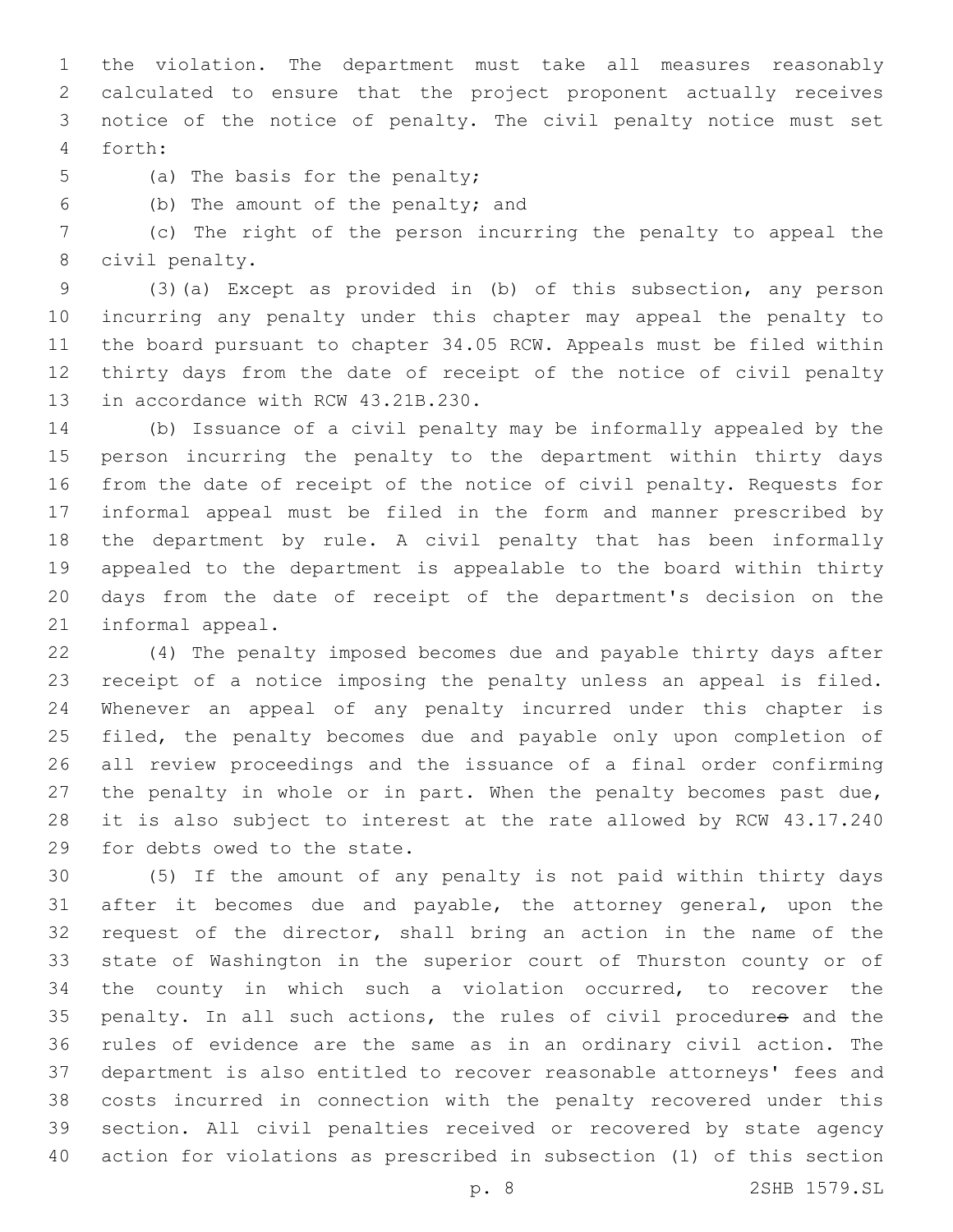must be deposited into the state's general fund. The department is authorized to retain any attorneys' fees and costs it may be awarded in connection with an action brought to recover a civil penalty issued pursuant to this section.4

 (6) The department shall adopt by rule a penalty schedule to be effective by January 1, 2020. The penalty schedule must be developed 7 in consideration of the following:

8 (a) Previous violation history;

(b) Severity of the impact on fish life and fish habitat;

 (c) Whether the violation of this chapter or of its rules was 11 intentional;

12 (d) Cooperation with the department;

 (e) Reparability of any adverse effects resulting from the 14 violation; and

 (f) The extent to which a penalty to be imposed on a person for a violation committed by another should be reduced if the person was unaware of the violation and has not received a substantial economic 18 benefit from the violation.

 (7) This section does not apply to a project, or to that portion of a project, that has received a forest practices hydraulic project permit from the department of natural resources pursuant to chapter 22 76.09 RCW.

*\*Sec. 8 was partially vetoed. See message at end of chapter.*

 NEW SECTION. **Sec. 9.** A new section is added to chapter 77.55 24 RCW to read as follows:

 (1) The department may apply for an administrative inspection warrant in either Thurston county superior court or the superior court in the county in which the hydraulic project is located. The court may issue an administrative inspection warrant where:

 (a) Department personnel need to inspect the hydraulic project site to ensure compliance with this chapter or with rules adopted to 31 implement this chapter; or

 (b) Department personnel have probable cause to believe that a violation of this chapter or of the rules that implement this chapter 34 is occurring or has occurred.

 (2) This section does not apply to a project, or to that portion of a project, that has received a forest practices hydraulic project permit from the department of natural resources pursuant to chapter 38 76.09 RCW.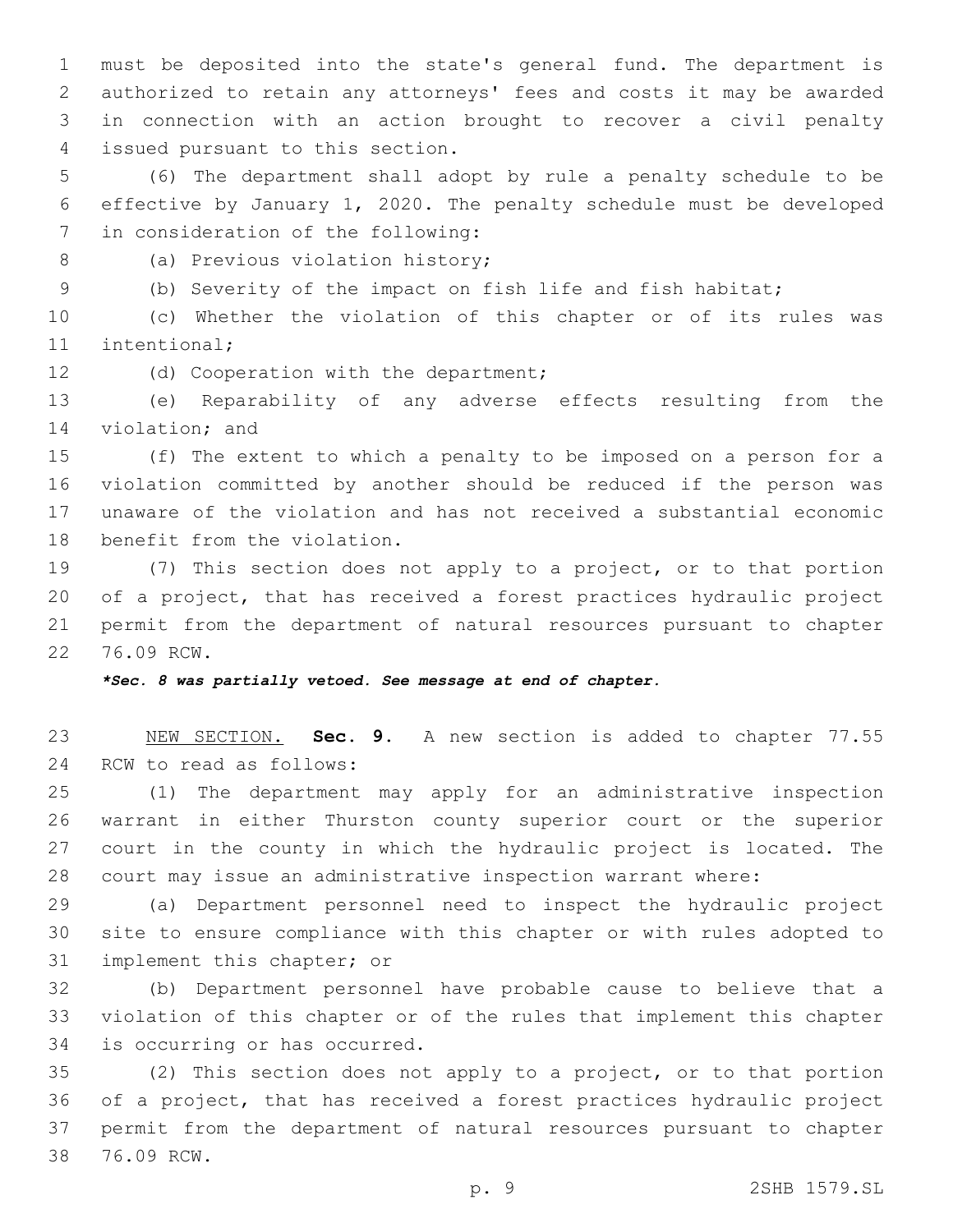NEW SECTION. **Sec. 10.** A new section is added to chapter 77.55 2 RCW to read as follows:

 (1) The department may disapprove an application for hydraulic project approval submitted by a person who has failed to comply with a final order issued pursuant to section 6 or 7 of this act or who has failed to pay civil penalties issued pursuant to section 8 of this act. Applications may be disapproved for up to one year from the issuance of a notice of intent to disapprove applications under this section, or until all outstanding civil penalties are paid and all outstanding notices to comply and stop work orders are complied with, 11 whichever is longer.

 (2) The department shall provide written notice of its intent to disapprove an application under this section to the applicant and to any authorized agent or landowner identified in the application.

 (3) The disapproval period runs from thirty days following the date of actual notice of intent or when all administrative and 17 judicial appeals, if any, have been exhausted.

 (4) Any person provided the notice may seek review from the board by filing a request for review within thirty days of the date of the 20 notice of intent to disapprove applications.

 NEW SECTION. **Sec. 11.** A new section is added to chapter 77.55 22 RCW to read as follows:

 The remedies under this chapter are not exclusive and do not 24 limit or abrogate any other civil or criminal penalty, remedy, or 25 right available in law, equity, or statute.

 **Sec. 12.** RCW 43.21B.110 and 2013 c 291 s 34 are each amended to read as follows:27

 (1) The hearings board shall only have jurisdiction to hear and decide appeals from the following decisions of the department, the director, local conservation districts, the air pollution control boards or authorities as established pursuant to chapter 70.94 RCW, local health departments, the department of natural resources, the department of fish and wildlife, the parks and recreation commission, and authorized public entities described in chapter 79.100 RCW:

 (a) Civil penalties imposed pursuant to RCW 18.104.155, 36 70.94.431, 70.105.080, 70.107.050, 76.09.170, ((77.55.291)) section 8 37 of this act, 78.44.250, 88.46.090, 90.03.600, 90.46.270, 90.48.144, 38 90.56.310, 90.56.330, and 90.64.102.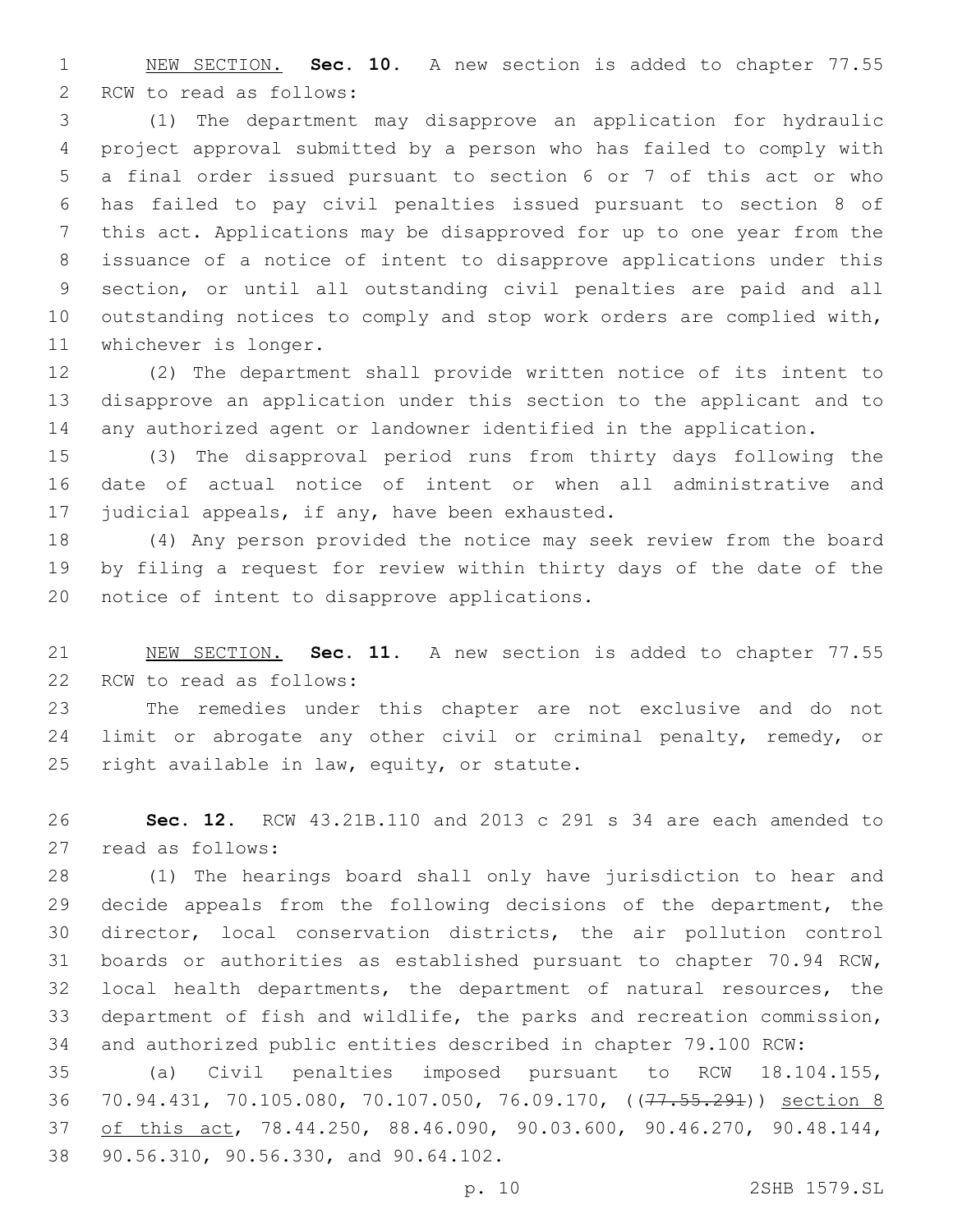(b) Orders issued pursuant to RCW 18.104.043, 18.104.060, 43.27A.190, 70.94.211, 70.94.332, 70.105.095, 86.16.020, 88.46.070, 3 90.14.130, 90.46.250, 90.48.120, and 90.56.330.

 (c) Except as provided in RCW 90.03.210(2), the issuance, modification, or termination of any permit, certificate, or license by the department or any air authority in the exercise of its jurisdiction, including the issuance or termination of a waste disposal permit, the denial of an application for a waste disposal permit, the modification of the conditions or the terms of a waste disposal permit, or a decision to approve or deny an application for a solid waste permit exemption under RCW 70.95.300.

 (d) Decisions of local health departments regarding the grant or denial of solid waste permits pursuant to chapter 70.95 RCW.

 (e) Decisions of local health departments regarding the issuance and enforcement of permits to use or dispose of biosolids under RCW 16 70.95J.080.

 (f) Decisions of the department regarding waste-derived fertilizer or micronutrient fertilizer under RCW 15.54.820, and decisions of the department regarding waste-derived soil amendments under RCW 70.95.205.20

 (g) Decisions of local conservation districts related to the denial of approval or denial of certification of a dairy nutrient management plan; conditions contained in a plan; application of any dairy nutrient management practices, standards, methods, and technologies to a particular dairy farm; and failure to adhere to the plan review and approval timelines in RCW 90.64.026.

 (h) Any other decision by the department or an air authority which pursuant to law must be decided as an adjudicative proceeding 29 under chapter 34.05 RCW.

 (i) Decisions of the department of natural resources, the department of fish and wildlife, and the department that are reviewable under chapter 76.09 RCW, and the department of natural resources' appeals of county, city, or town objections under RCW 76.09.050(7).34

 (j) Forest health hazard orders issued by the commissioner of 36 public lands under RCW 76.06.180.

 (k) Decisions of the department of fish and wildlife to issue, deny, condition, or modify a hydraulic project approval permit under chapter 77.55 RCW, to issue a stop work order, to issue a notice to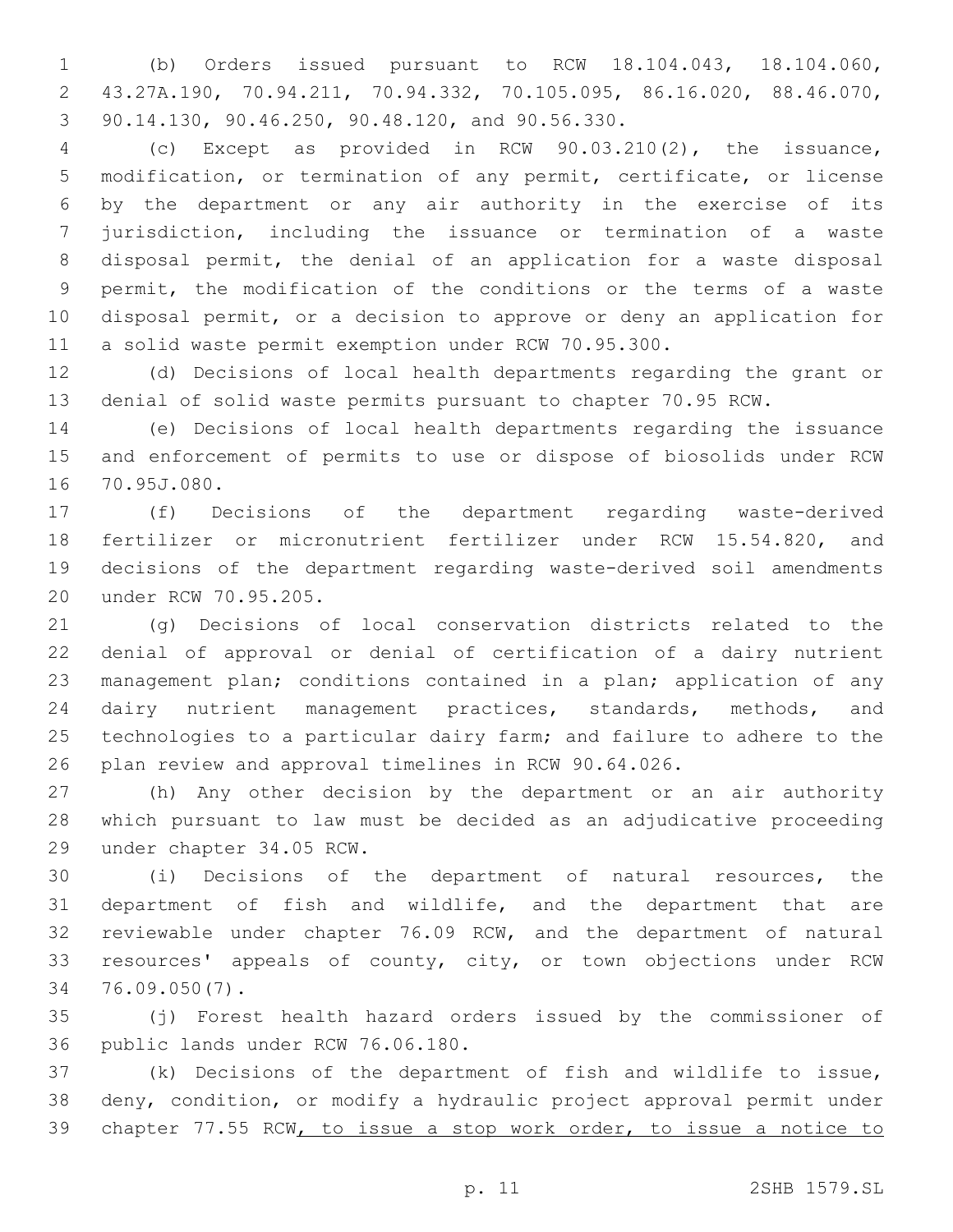comply, to issue a civil penalty, or to issue a notice of intent to 2 disapprove applications.

 (l) Decisions of the department of natural resources that are 4 reviewable under RCW 78.44.270.

 (m) Decisions of an authorized public entity under RCW 79.100.010 to take temporary possession or custody of a vessel or to contest the amount of reimbursement owed that are reviewable by the hearings 8 board under RCW 79.100.120.

 (2) The following hearings shall not be conducted by the hearings 10 board:

 (a) Hearings required by law to be conducted by the shorelines 12 hearings board pursuant to chapter 90.58 RCW.

 (b) Hearings conducted by the department pursuant to RCW 70.94.332, 70.94.390, 70.94.395, 70.94.400, 70.94.405, 70.94.410, and 15 90.44.180.

 (c) Appeals of decisions by the department under RCW 90.03.110 17 and 90.44.220.

 (d) Hearings conducted by the department to adopt, modify, or 19 repeal rules.

 (3) Review of rules and regulations adopted by the hearings board shall be subject to review in accordance with the provisions of the 22 administrative procedure act, chapter 34.05 RCW.

 *\*NEW SECTION. Sec. 13. A new section is added to chapter 43.23 RCW to read as follows:*

 *(1) The state conservation commission shall convene and facilitate the departments of ecology, agriculture, fish and wildlife, and natural resources, and the state conservation commission to work together cooperatively, efficiently, and productively on the expeditious construction of three demonstration projects. The legislature expects that the joint and contemporaneous participation of all these state agencies will expedite the permitting of these demonstration projects. The legislature further intends that the collaborative process that the stakeholder group creates, including local stakeholders among others, will be used as a model for river management throughout the state.*

 *(2) The floodplain management strategies developed in the process in this section must address multiple benefits including: Reducing flood hazard to public infrastructure and other land uses caused by*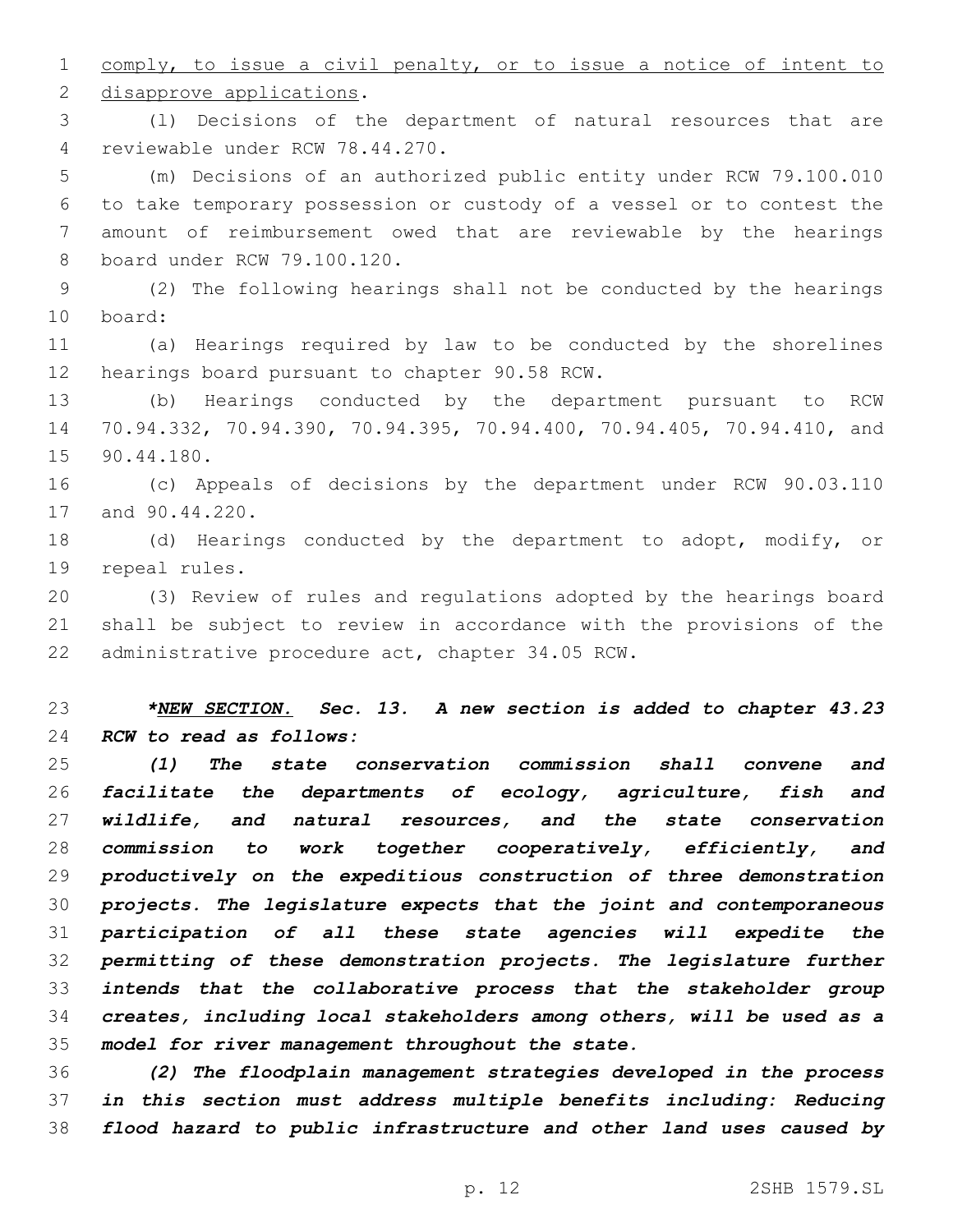*sediment accumulation or for other causes; improving fish and wildlife habitat; sustaining viable agriculture; and public access.*

 *(3) The state conservation commission and the departments of agriculture, natural resources, fish and wildlife, and ecology must jointly identify and assess three demonstration projects that test the effectiveness and costs of river management by using various management strategies and techniques as applied to accomplish the following goals:*

*(a) Protection of agricultural lands;*

*(b) Restoration or enhancement of fish runs; and*

*(c) Protection of public infrastructure and recreational access.*

 *(4)(a) The state conservation commission must convene and facilitate a stakeholder group consisting of the departments of agriculture, natural resources, fish and wildlife, and ecology, and the state conservation commission, local and statewide agricultural organizations and conservation districts, land conservation organizations, and local governments with interest and experience in floodplain management techniques. The stakeholder group must develop and assess three demonstration projects, one located in Whatcom county, one located in Snohomish county, and one located in Grays Harbor county. The departments must also seek the participation and the views of the federally recognized tribes that may be affected by each pilot project.*

 *(b) The disposition of any gravel resources removed as a result of these pilot projects that are owned by the state must be consistent with chapter 79.140 RCW, otherwise they must be: (i) Used at the departments' discretion in projects related to fish programs in the local area of the project or by property owners adjacent to the project; (ii) made available to a local tribe for its use; or (iii) sold and the proceeds applied to funding the demonstration projects.*

 *(5) At a minimum, the pilot projects must examine the following management strategies and techniques:*

 *(a) Setting back levees and other measures to accommodate high flow with reduced risk to property, while providing space for river processes that are vital to the creation of fish habitat;*

*(b) Providing deeper, cooler holes for fish life;*

 *(c) Removing excess sediment and gravel that causes diversion of water and erosion of river banks and farmland;*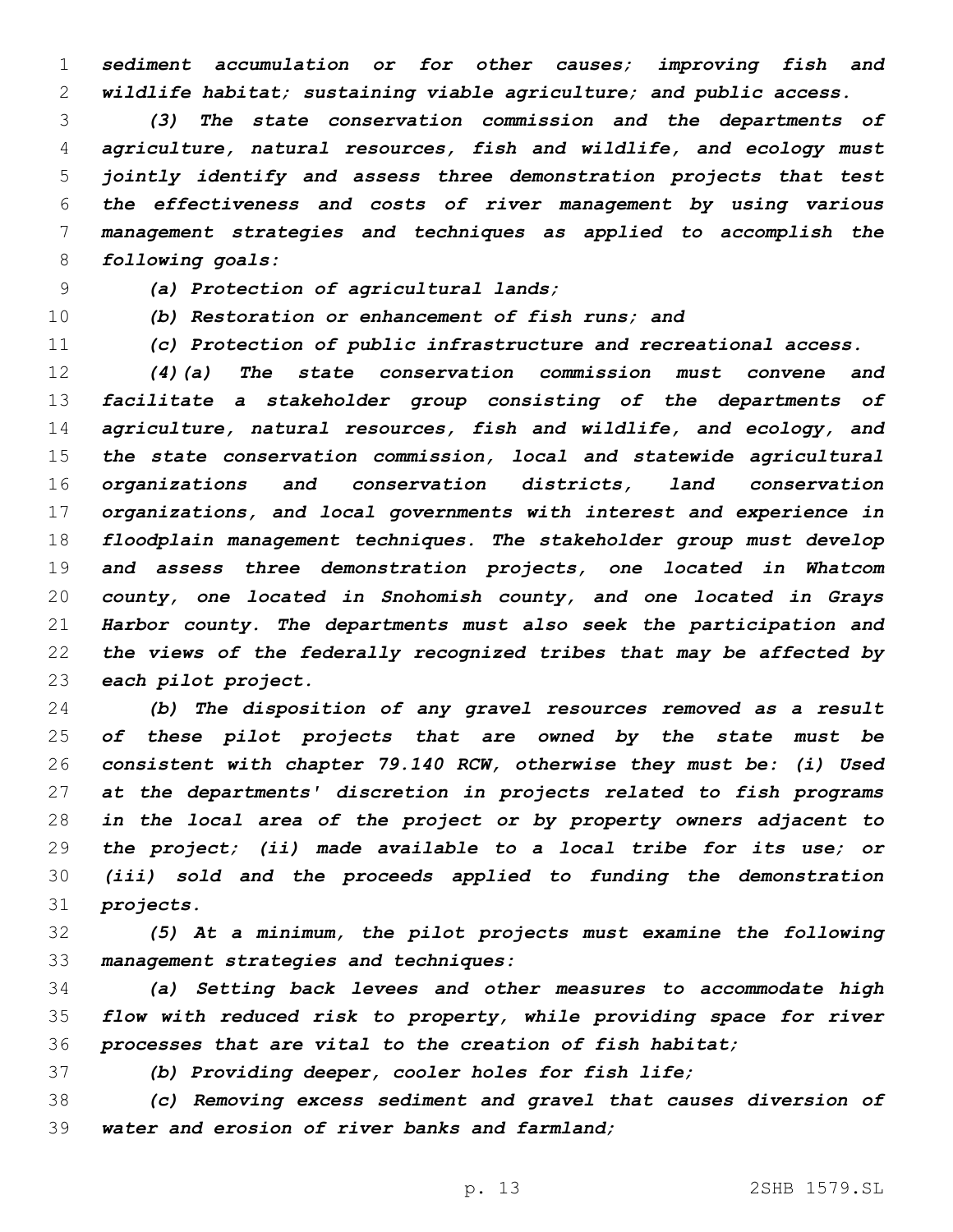*(d) Providing off-channels for habitat as refuge during high flows;*

 *(e) Ensuring that any management activities leave sufficient gravel and sediment for fish spawning and rearing;*

 *(f) Providing stable river banks that will allow for long-term growth of riparian enhancement efforts, such as planting shade trees and hedgerows;*

 *(g) Protecting existing mature treed riparian zones that cool the waters;*

 *(h) Restoring previously existing bank contours that protect the land from erosion caused by more intense and more frequent flooding; and*

 *(i) Developing management practices that reduce the amount of gravel, sediment, and woody debris deposited into farm fields.*

 *(6) By December 31, 2020, the state conservation commission must coordinate the development of a report to the legislative committees with oversight of agriculture, water, rural economic development, ecology, fish and wildlife, and natural resources. The report should include the input of all state agencies, tribes, local entities, and stakeholders participating in, or commenting on, the process identified in this section. The report must include, but not be limited to, the following elements: (a) Their progress toward setting benchmarks and meeting the stakeholder group's timetable; (b) any decisions made in assessing the projects; and (c) agency recommendations for funding of the projects from federal grants, federal loans, state grants and loans, and private donations, or if other funding sources are not available or complete, submitting the three projects for consideration in the biennial capital budget request to the governor and the legislature. The departments must report annually thereafter by December 31st of each year.*

 *(7) The stakeholder group must be staffed jointly by the departments.*

 *(8) Within amounts appropriated in the omnibus operating appropriations act, the state conservation commission, the department of ecology, the department of agriculture, the department of fish and wildlife, and the department of natural resources shall implement all requirements in this section.*

 *(9) This section expires June 30, 2030. \*Sec. 13 was vetoed. See message at end of chapter.*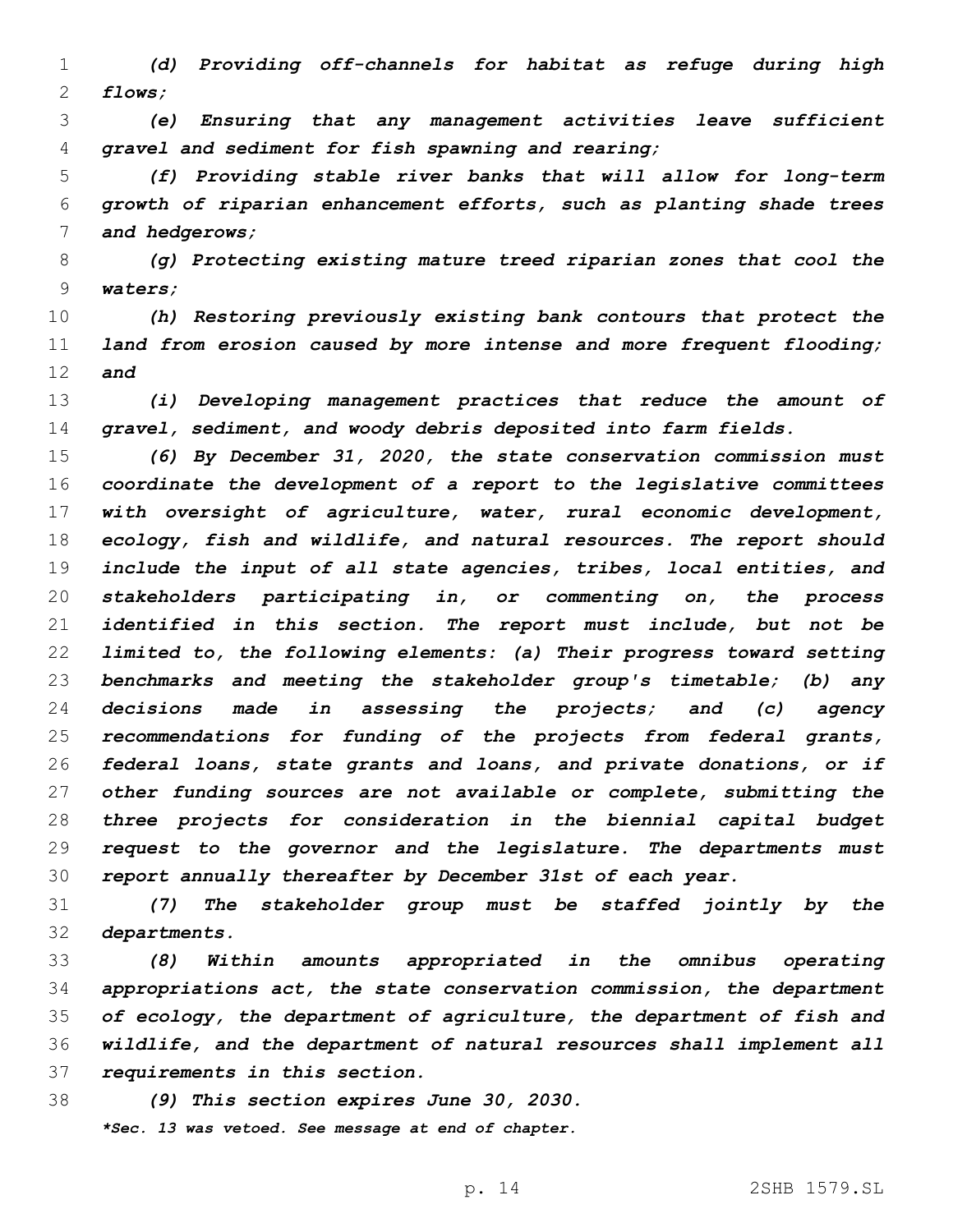1 NEW SECTION. **Sec. 14.** The following acts or parts of acts are 2 each repealed:

3 (1) RCW 77.55.141 (Marine beach front protective bulkheads or 4 rockwalls) and 2010 c 210 s 28, 2005 c 146 s 501, & 1991 c 279 s 1; 5 and

6 (2) RCW 77.55.291 (Civil penalty) and 2010 c 210 s 31, 2005 c 146 7 s 701, 2000 c 107 s 19, 1993 sp.s. c 2 s 35, 1988 c 36 s 35, & 1986 c 8 173 s 6.

Passed by the House April 18, 2019. Passed by the Senate April 10, 2019. Approved by the Governor May 8, 2019, with the exception of certain items that were vetoed. Filed in Office of Secretary of State May 13, 2019.

Note: Governor's explanation of partial veto is as follows:

"I am returning herewith, without my approval as to Sections 13 and 8(1)(a), Second Substitute House Bill No. 1579 entitled:

"AN ACT Relating to implementing recommendations of the southern resident killer whale task force related to increasing chinook abundance."

This bill implements recommendations of the Southern Resident orca task force (task force) related to increasing chinook abundance.

Current laws and protections are not sufficient. Salmon populations continue to decline putting our beloved orca at risk.

This bill provides the long needed tools to protect salmon habitat when development permits are issued along our marine and freshwater shoreline. Strengthening the hydraulic code will help ensure development projects that affect salmon and their habitats do no harm.

However, I am vetoing Section 13, which would require certain state agencies and local governments to identify river management demonstration projects in Whatcom, Snohomish, and Grays Harbor counties, because it is not a recommendation of the task force. As such, it is outside of both the title and scope of the bill, in violation of Article 2, Sections 19 and 38 of our constitution. Section 13 is unrelated, unnecessary and an unfortunate addition to this important bill about salmon and orca habitat and recovery.

In addition, I am also vetoing Section 8(1)(a), which establishes maximum civil penalty amounts for violations of Chapter 77.55 RCW (Construction Projects in State Waters). Consistent with the task force's recommendations, the original bill established a maximum civil penalty of up to ten thousand dollars for each violation. When the Legislature amended the bill to add Section 13, it simultaneously amended Section 8 and tied the original civil penalty amount to passage of Section 13. It did so by reducing the maximum civil penalty to "up to one hundred dollars" if Section 13 is not enacted by June 30, 2019. By making the original civil penalty amount contingent on passage of an unconstitutional section of the bill, the Legislature further compounded the constitutional violation. In addition, by structuring the contingency language within a subsection of Section 8, the Legislature intentionally attempted to circumvent